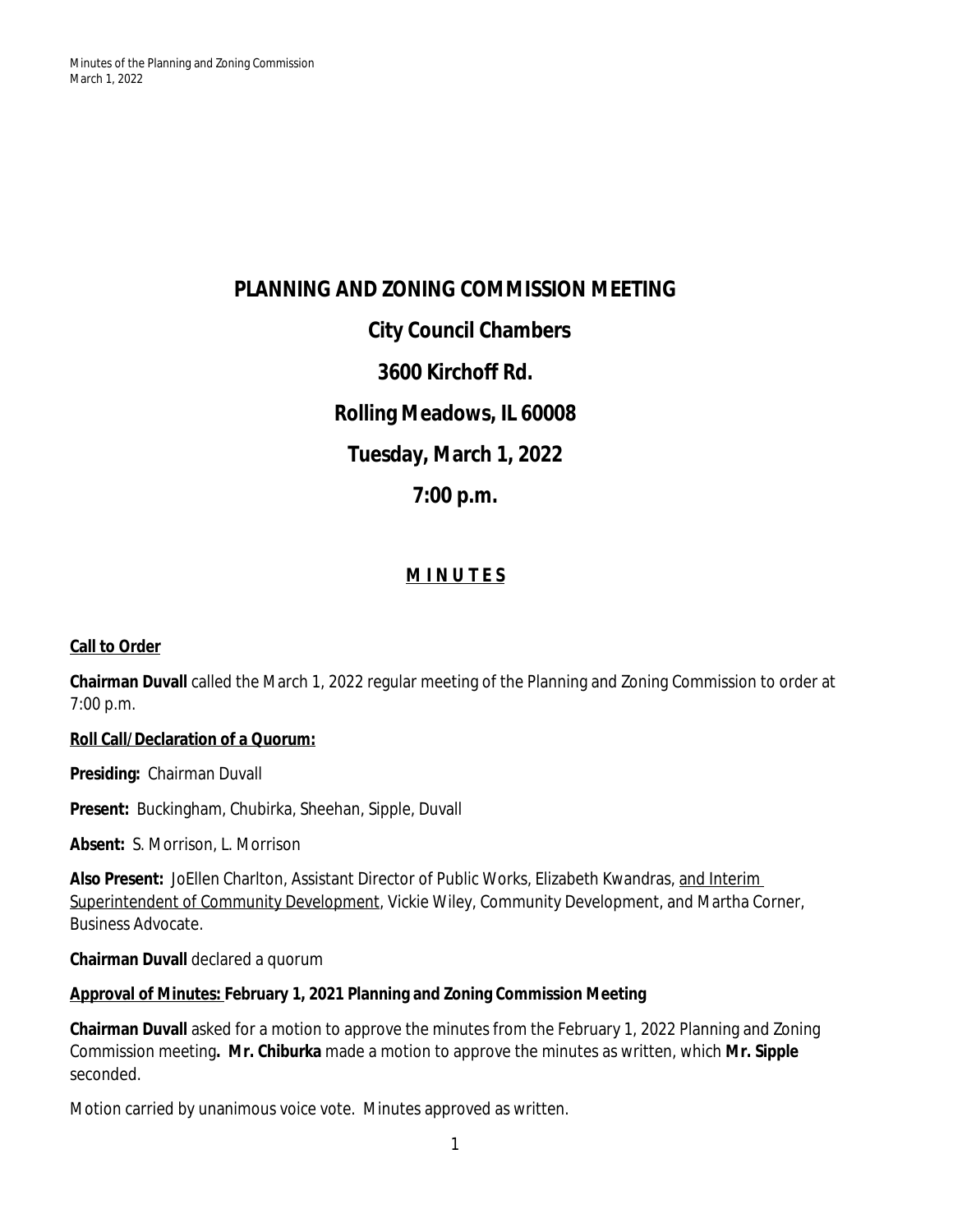### **Pending Business: None**

**New Business – (New Public Hearings):**

- **1. Public hearing and consideration of a petition for a special use pursuant to Section 122-301(3) of the City of Rolling Meadows Zoning Code of Ordinances to allow an adult use cannabis craft grow facility, a variation to the number of required parking spaces, and other relief necessary to accommodate the craft grow facility, in an M-1 Zoning District, 1125 Carnegie Street, Akele Parnell, 11th Level, Inc., Petitioner**
- **2. Public hearing and consideration of a petition for text amendment to modify and clarify various provisions of Chapter 122, the City of Rolling Meadows Zoning Code of Ordinances, including certain regulations applicable to parking calculations and parking area setbacks, sign area calculations, accessory structures, rear yard setbacks, allowed use districts for religious organizations, the approved use table, and cross references to City and Zoning Code provisions, City of Rolling Meadows, petitioner.**

### **Open Public Hearing:**

**Chairman Duvall** asked if proper notice was give, and if the file was in order.

**Ms. Kwandras** stated that was the case.

**Chairman Duvall** asked for a motion to open the public hearing and enter the staff report.

**Mr. Buckingham** made a motion, by **Mr. Chiburka** seconded.

Motion carried by a unanimous voice vote.

**Chairman Duvall** swore in, **Mr. Parnell, 11th Level, Inc.**

### **Petitioners Presentation:**

2942 W. North Ave Chicago, IL 60647

Good evening Commissioners, my name is Akele Parnell, I am one of the founding partners of 11<sup>th</sup> Level, Inc. We are an Illinois based craft cannabis company recently licensed by the State of Illinois. We have been in the industry for 4-5 years. I started with Green Thumb Industries and it is one of the largest cannabis companies in the country based out of Illinois. I am here with my partners to talk a about the property that we selected, our business model and request approval of our special use permit application.

We are a Chicago based craft cannabis company, an affiliate of another company which we also own that is a dispensary operator, seeking to be located in the Lincoln Park neighborhood. We love the plant, culture and the science. We bring the operational experience and sophistication in addition to a deep commitment to social equity, community impact and giving back.

### **Financial Highlights:**

Generate a lot of economic activity with the additional tax revenue to the State & City along with new jobs opportunities.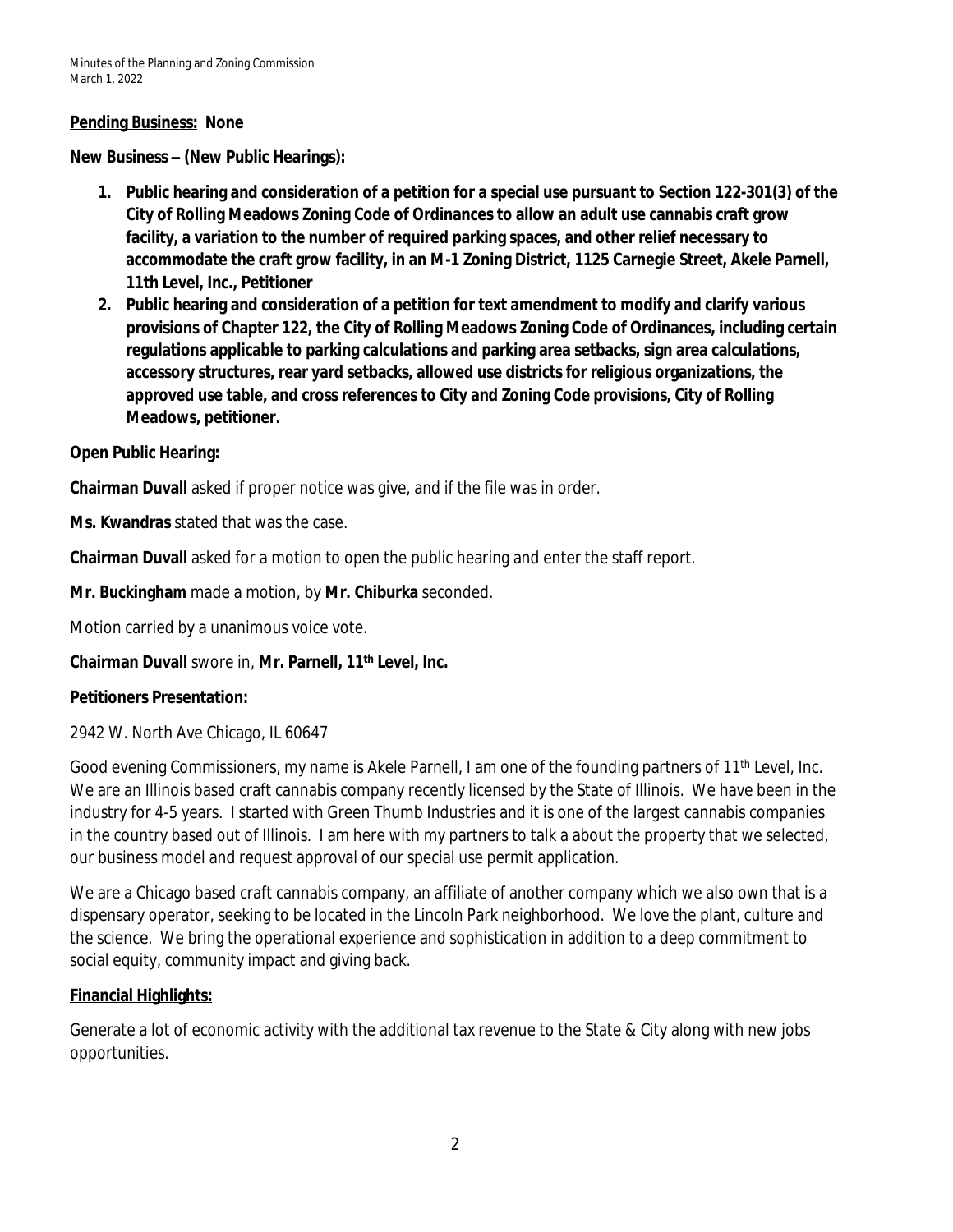## **Location and Parking:**

We are asking for a variance from the statutory requirement of 100 or so spaces because ultimately we won't have that many employees or guests to justify requiring that many. The site parking plan and delivery flow example at the facility is provided in presentation.

I've also worked in the text base and in the cannabis operation space as well. I've operated a dispensary in the West Loop area that has been operating for over a year now. I have a great relationship with the local community and the Alderman in the City. I am also involved in the advocacy and policy side and had the opportunity to speak with the Mayor last week. He requested someone from the organization come out and speak at the City Council meeting next week about cannabis businesses and the benefits they provide to the community, provide fact based information that can help guide that conversation. Kaylen has deep operational experience and manages a cannabis company in Oklahoma currently, both the retail and cultivation side and has a healthcare background. I am also an attorney and have a master's degree in public health and have been a practicing corporate attorney for 6 or 7 years before coming into the cannabis industry. Trak is a CFO and CEO of an accounting consulting company, a CPA for over 20 years and also an investor in a Michigan based Cannabis Cultivation Company similar to the one we seek to open here. Sal who has a background in healthcare and head of cultivation, Sal has been in the industry for over 11 years in California.

Our commitment to this is real and we consider ourselves experts on both the operational side and on the community engagement side as well. That is the overview of our company and general business model.

## **QUESTIONS AND COMMENTS FROM THE BOARD:**

Group - 11<sup>th</sup> Level representatives sworn in.

**Mr. Sipple** – What led you to our community?

**Mr. John Joyce** – I own and operate a commercial real estate company in Rosemont, Ill and was hired by 11th Level to do a multi county site selection search. What led us to Rolling Meadows is there was some opportunity to bring the business to a premier location and locate it in the middle of a great distribution network. We are under the impression that the City is supportive of the use and understood how it can benefit the community as far as employment and good use for this facility. The City has been very accommodating throughout this whole process, so it was economics, location and opportunity.

**Mr. Chiburka** – Have you talked to Com Ed regarding power demands and impacts on the site? Will you need additional transformers or feeds?

**Steven Kohlberg** – The architect working with 11<sup>th</sup> Level –With what is at the building already, we will be fine for power. The history of the building is it was originally 1 warehouse and then they built a 2<sup>nd</sup> one. The 1<sup>st</sup> warehouse doesn't have a ton of power, but the second one is loaded. Plenty of power on-site to use at this facility.

**Mr. Chiburka** – Storm water, it seems like everything is running to the west of that building and funneling out the south.

**Ms. Kwandras** – What we are asking from the petitioner is only we recognize a partial solution to the storm water management issues in that area. It is the City's intent to open up those conversations with the adjacent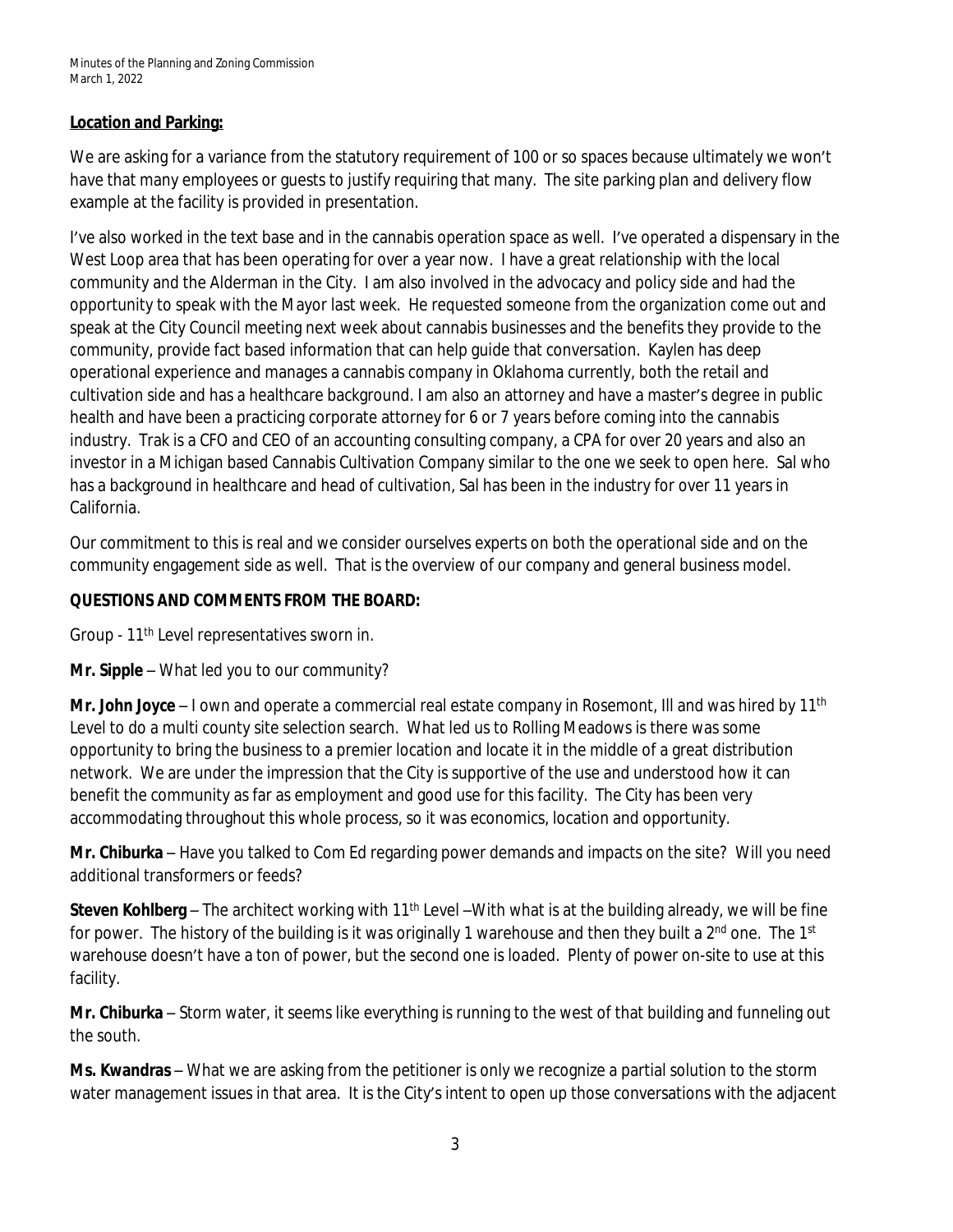property owners, both at the 5 building complex to the west and 1225 Carnagie to the south. Any solution is going to be multi-property and we are going to work with those property owners to make sure the solution we create functions accordingly.

Part of the conditions of approval of this special use and which the petitioner is okay with, is we are asking them to be part of the process of correcting the storm water issues in that area. It's voluntary as part of the special use approval.

**Mr. Kohlberg** - The storm water is coming from someone else's property onto our property and we understand that it will need to be mitigated. We are happy to do what the municipality says to clean it up, but it is a long term discussion with three property owners.

**Mr. Chiburka** – Has staff investigated the southern edge of there with some kind of infiltration?

**Ms. Kwanndras** - There are drains on that property. Some of the challenges we have found is that when the storm water comes from that property through the west and through 1125 Carnagie it's picking up a lot of debris. Part of the solution that we are proposing is to filter that out so the debris doesn't hit that property to the south which is 1225 Carnagie. This is a starting conversation to have with all of the property owners that are involved, but still voluntary.

**Mr. Buckingham** – Is this 11<sup>th</sup> Level's first craft grower operation?

**Mr. Parnell** – Yes, in the state of Illinois. Our operational team has done this before at other facilities.

**Mr. Buckingham** – Do you have a retail operation running in Chicago?

**Mr. Parnell** – Our affiliate company Amerigrow, it's in process now. I am part of a company that operates a dispensary now in the West Loop.

**Mr. Buckingham** – Do you have any other craft growing operation your trying to get approval for in the State?

**Mr. Parnell** – No, this is the only one.

**Mr. Buckingham** – How many employees total and on-site at any one given time?

**Mr. Parnell** – Max 20, but generally less than that. Maximum employee count under 35 estimating on the high end.

**Mr. Buckingham** – Can you speak a little more about the security standards and requirements that need to be met?

**Mr. Parnell** – We will have a state of the art, highly secure facility. Integrated security system with key card biometric access throughout the facility. The only people that can be present at the facility are people that are registered and licensed by the State as agents of the craft grower facility. Occasionally we may have visitors that will also have to go through a background check and registration with the State. Our surveillance and overall security system is integrated with the ISP's. ISP's has a direct feed into our surveillance cameras at all times. High level, very secure facility.

**Mr. Buckingham** – Do you have a sense as to who you will be selling the product to?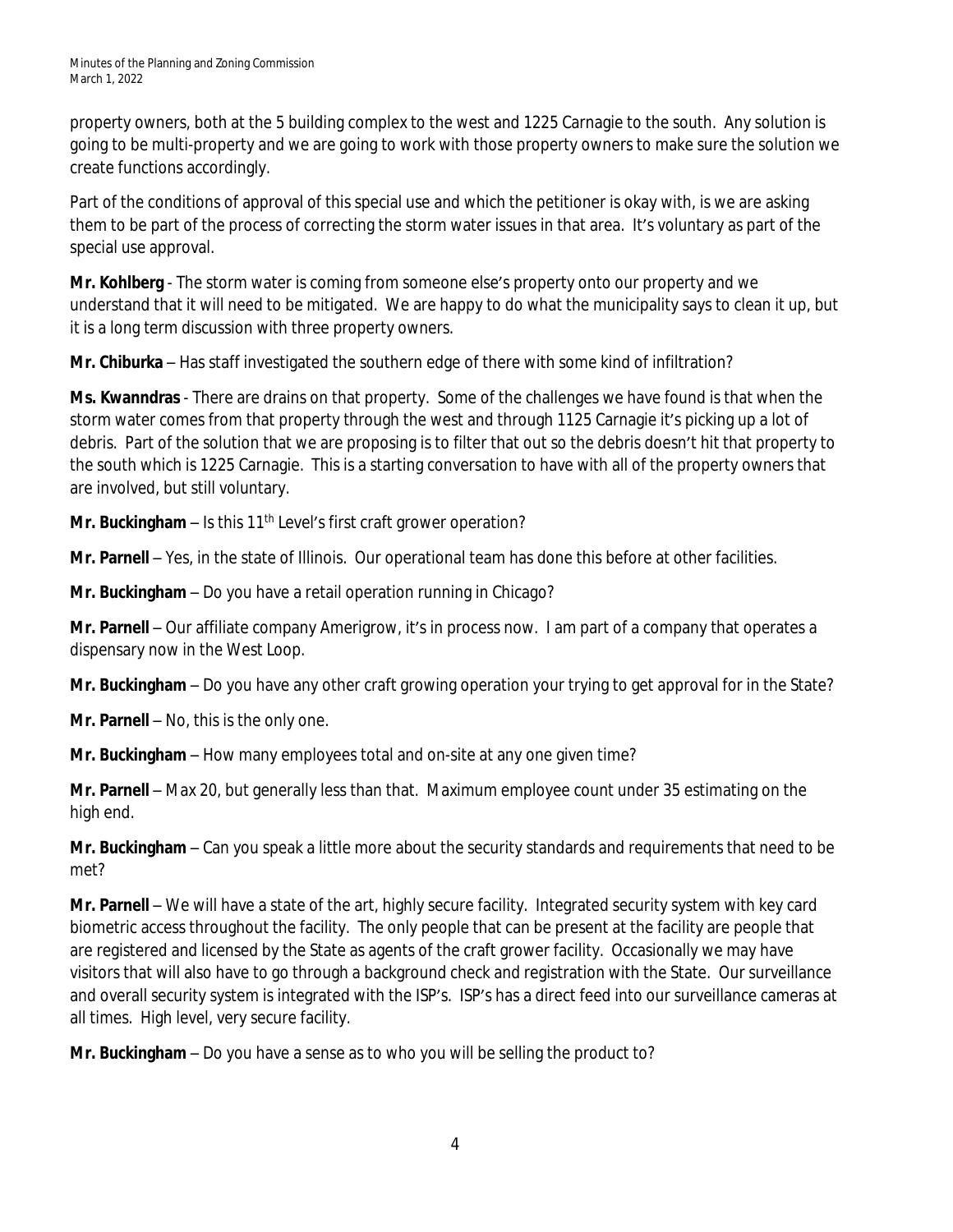**Mr. Parnell** – I work for one of the leading operations in the U.S. based in Chicago, they would be customers as well as Nature's Care in Rolling Meadows. The vast majority of existing operators in the State that have retail stores and all new dispensary operators, including our own in Lincoln Park. Up to 40% of our sales base can be our own products.

**Ms. Sheehan** – Do you plan to have a fence?

**Mr. Parnell** – Right now we don't need a fence or feel we need one now considering all of the other security features.

**Ms. Sheehan** – Just asking because of the limited space here and the storm water issues.

**Ms. Sheehan** – 20 parking spaces are sufficient for you now, but in the future there could be as many as 35 people. You are asking us to provide a variance for you, how do you plan to address the parking issue?

**Mr. Parnell** - 35 total employees, not present on the premises at one time, but in phases and shifts.

**Ms. Sheehan** – Could you please speak to the operational needs of the building and how you plan to implement that.

**Mr. Parnell** – Plants will be in the cultivation process 24 hours a day, but there will be a few hours where there won't be any employees. As far as the phases, the bulk of the operational team will be established in the beginning and then with the expansion, it's just additional flowering rooms. It doesn't require much attention or employees to take care of them. The bulk of the operation is just setting up production flow and then the expansion to increase production capacity.

**Ms. Sheehan** – Regarding distribution, what size trucks and vans comes to this facility? What time of day are people coming in an out to pick up your product?

**Mr. Parnell** – It's not large vehicles, more like sprinter vans. The delivery schedule is not the same time for security reasons.

**Mr. Duvall** – What is your anticipated in and out delivery schedule?

**Kaylen** - We may have trucks dropping off pallets of nutrients and supplies.

**Mr. Duvall** –Can a truck be backed into the dock for unloading and does it have a 50 inch recessed floor?

**Kaylen** - Yes, but we are not going to use one side of it.

**Mr. Kohlberg** - The loading dock currently is designed as you envision, but we are paving that over to make it flush. That flush area is where they will receive deliveries. Hand trucks will come out with fork lifts and get it off the truck and bring it right inside. We can take a large truck through this site occasionally if needed, as the site plan shows, but the bulk of deliveries and pickups from the site will be sprinter vans.

**Mr. Parnell** - Non-regulated product, such as fertilizer will be delivered like that.

**Mr. Duvall** – The submittal was excellent. Your submittal states you will have an above average demand for water. Where is that water going to go? Usually water intake equals water to the sanitary system. If it goes to sanitary are we at the point where the waste water from the building would have to be evaluated for contaminants?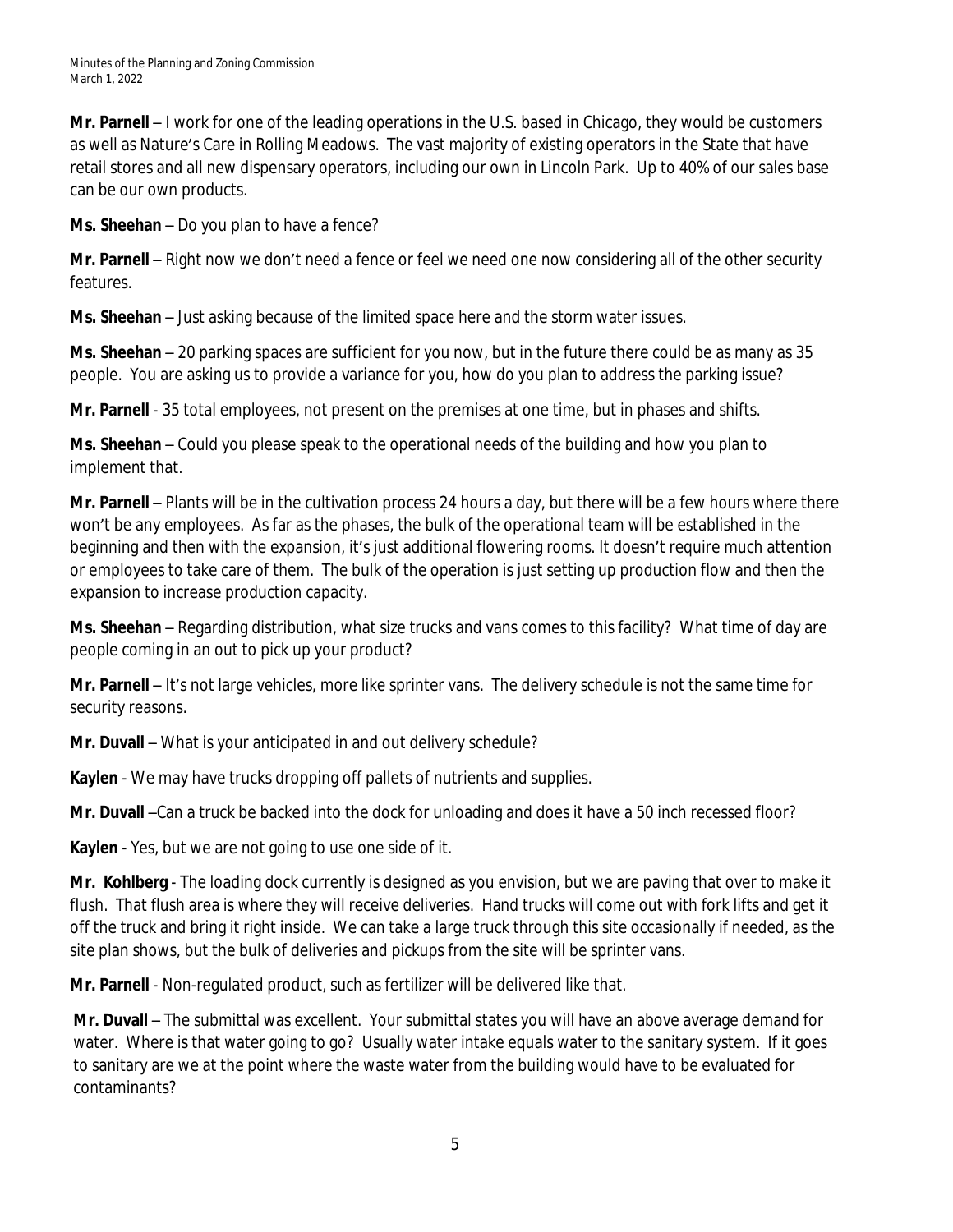**Mr. Parnell** – The goal is to have a closed loop irrigation system so that the majority of the water is recirculated and filtered in our facility. In terms of run off and our agreement with the State, our goal was to minimize any kind of water runoff, so it should be minimal.

**Mr. Duvall** – Is there a ventilation system for this building and if so how is the exhaust from the building treated?

**Mr. Parnell** – We will have an expensive HVAC system with very sophisticated filters.

**Mr. Duvall** – Does the State have requirements for this type of manufacturing process?

**Mr. Parnell** – Yes, Illinois is one of the most highly regulated states. We will be using a carbon filter system so there will be no smell. As far as the water, I estimate that 5% would go to waste, 95% would be used and recycled.

**Mr. Sipple** – What are your two best responses to somebody that opposes a firm like yours coming into a community?

**Mr. Parnell** – Depending on the reason there is a lot of ways to respond to concerns. Evidence in other States shows youth usage rates have gone down. The vast majority of companies also develop plans to minimize youth use of the product. Regulation is the best way to prevent youth from accessing these things. We are not a consumer facing business, so there is no way for the product to leave except through these sprinter vans which is not going to take it to a school or by children. In terms of security, where retail outlets are located throughout the US, the data shows that those locations become safer. The businesses are heavily incentivized. We would be heavily fined if we were a source for children to access the product.

**Mr. Sipple** – There may be misconception that this is a cannabis shop. This is not a cannabis shop.

**Mr. Parnell** – Correct

**Mr. Chiburka** – Have you talked to the police department locally and have they addressed any concerns?

**Mr. Parnell** – I don't believe we have spoken to them yet, but we certainly would like to.

**Mr. Chiburka** –Even though you have state of the art security, it would be good to get them involved and part of the process. The second part of the question is as part of the manufacturing district, is there any higher risk of fire with chemicals, nutrients that would require any input from the fire department?

**Mr. Parnell** – We are using solvent less extraction methods which is safer, no combustion involved. We are required by the State to have our security plan for the facility approved by ISP and we can coordinate through them with the local department.

**Ms. Kwandras** – We can put the petitioner in touch with Police and Fire. One of the things that will likely be required is fire protection systems. Fire alarms, fire sprinkler so that will bring the fire department in. Prior to occupancy we have a walk through with the fire department.

**Mr. Duvall** – Will the Fire Department need to know any chemicals or potential dangers?

**Ms. Kwandras** – That is part of any review and anything that they submit, we will route accordingly. This will probably go to the City's engineers, fire consultants (FSCI) which will route it through our fire, police and building officials, outside consultants (B&F) for the plumbing review. FSCI will do inspections on the installed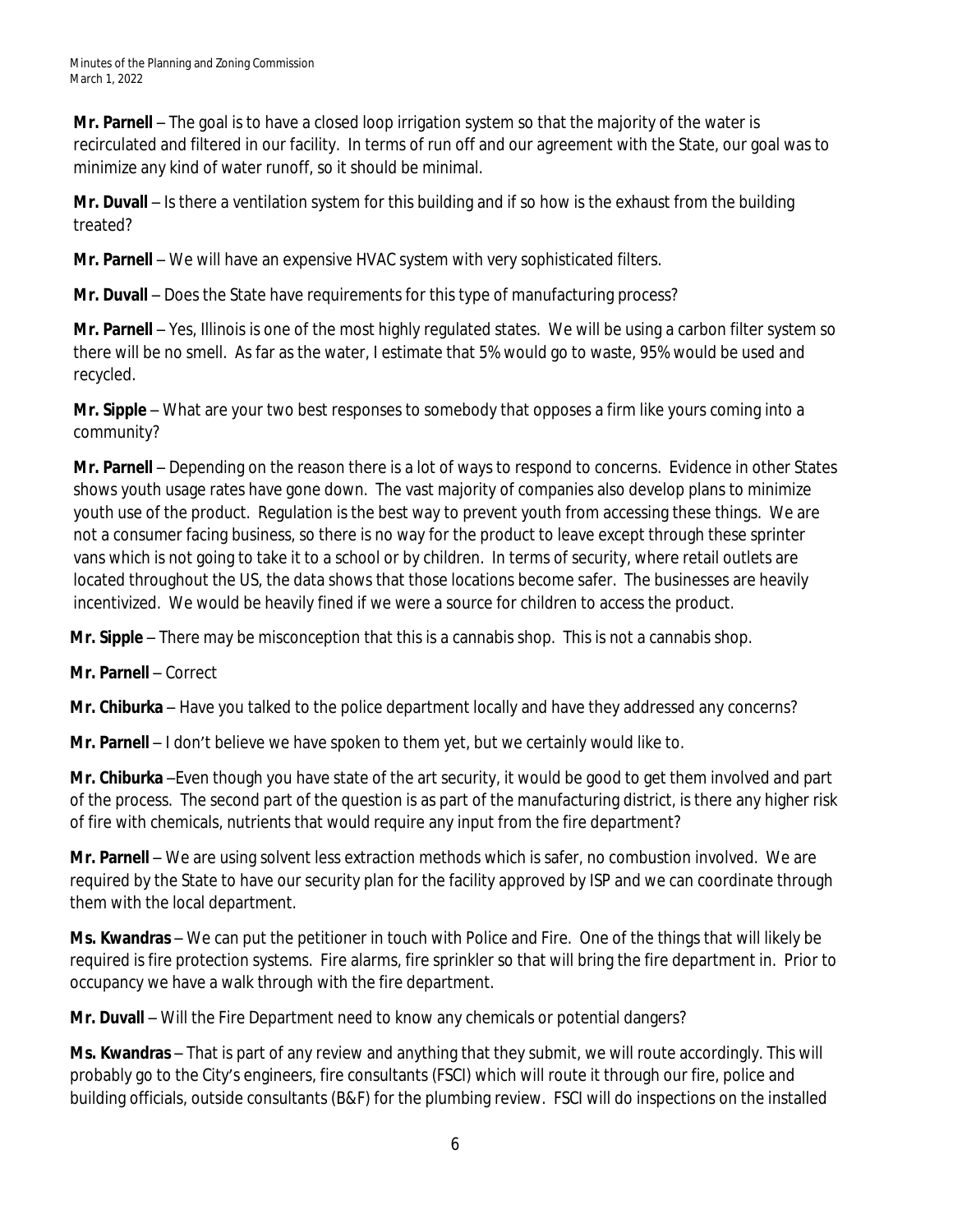systems and modified systems. Any hazardous chemicals will have to be disclosed to the Fire Department during the final walk through.

# **Ms. Kwandras** – Staff Report

This property is 1125 Carnegie, located off Rohlwing Road, next to Route 53. The property and surrounding properties are zoned M-1 Manufacturing. Craft grow adult use cannabis is a permitted special use in the M1 district.

The subject property is approximately 2 1/2 acres, and contains a 66,674 square foot building. Building coverage on the lot is at 65 percent which is permissible through the code. The petitioner intends to use the northern half of the building to start out their operation and then eventually expand into the second half of the building in accordance with State of Illinois guidelines, which allows for only a certain amount of grow space which goes from 5k to 14k sq. ft. in increments over time. The rear of the property on the northern part is adjacent to Northrup Grumman on Hicks Rd and the southern part is adjacent to five (5) building condominium complex.

There are very limited building setbacks on all sides unfortunately due to this being a previously constructed manufacturing building. It is possible the property may have been under the same ownership with the building to the north at one time, given there is an overhead door on the north building elevation that can only be accessed by going through the neighboring property. At one time there may have been a cross access easement or the ownership was the same for both buildings. Since then we have received requests from the neighbor to ensure that we are not permitting the petitioner to move across their property to access that northern door. The petitioner has agreed to close off that northern door and not use it or access it through the northern neighbor's property. The area on the west side of the building, which is the rear of the building is heavily occupied with overhead utilities and trees. The southern part which is where the storm water concerns mostly happen has a lot of brush, trees and landscaping debris. One of the conditions of approval will be a landscaping plan that indicates how that area is going to be addressed in addition to the engineering we've already discussed.

The City Engineer put together a plan that will address some of the debris issues and help control the storm water. The petitioner is voluntarily participating and dissipating that concern and staff is going to bring in all 3 owners to make sure any solution we bring functions to mitigate the issue on all three properties.

The original parking area showed 26 parking space. The number of parking spaces is being reduced by one, but they are also modifying the site with significant improvements. They are adding a landscaped area on the southern part of the property near the curb cut to Rohlwing Rd. as well as an additional landscaping area on the north by the curb cut. The site contains three (3) curb cuts, where normally there would only be two. At this time we are not requesting that third curb cut be removed in lieu of the landscaping and additional striping that they are doing on the site. The parking requirement for a cannabis craft grow facility or any adult use cannabis business in the M1 area is established at 2 spaces per 1,000 square feet, which comes to 107 spaces. Through discussions with the petitioner, it has been determined they do not need 107 spaces due to the work shift schedule. There shouldn't be more than 25 people on site including overlap at any given time. The variation in parking is supportable, in addition, the occasional visitors are probably going to be regulatory bodies coming to inspect. It is not a public facing business that will have people coming in and out using up additional parking spaces. The improvements including the landscaping areas and the storm water management considerations are definitely significant improvements to the property creating additional green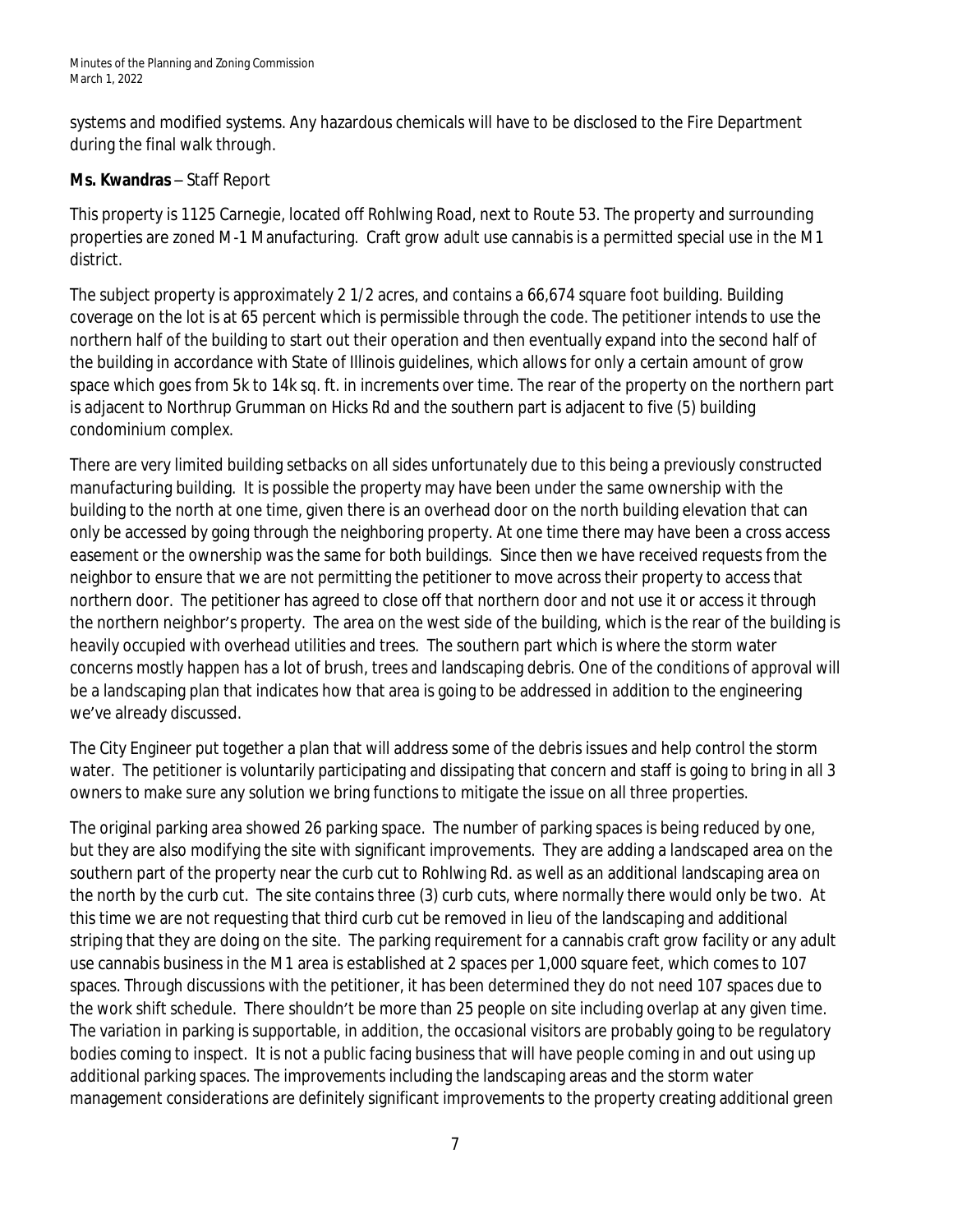space which is always preferable. Some of the items that we are not requesting, including the curb cut, would make it more code compliant, but they would be significant cost additions with little benefit to the site, so staff is not requesting those at this time.

The building currently has six (6) loading dock spaces. Three along the north half of the building and one facing north which is the one that can only be reached through the neighbor's property and the other two on the south part of the building. The two to the south and the one on the north on the neighbor's property as well as the northern most door on the building are all being closed off and will not be used in the future. The northern most door is being closed off to allow for those parking spaces to be code compliant, 20 ft. deep parking spaces where as before they were significantly shorter and didn't quite fit a full sized vehicle. There will be additional five foot (5') foundation landscaping and striped parking as shown on the submittal documents. One of the primary concerns of staff will be how waste will be addressed. As per the floor layout plan, you can see the waste will be stored in the northern part of the building, and will be collected from this area as well. As previously mentioned, this building is going to be developed in two phases. The first phase will utilize the northern part with the 5000 sq. ft. of grow space allowed by the code. The bottom will remain vacant until the business expansion is authorized by the State. In addition to the parking variance and the special use that is being requested tonight, we are requesting a minor text amendment. We are limiting the number of adult use cannabis licenses to exactly the number we have operating at the time. Providing that this petitioner, 11th Level, is approved, they will need a cannabis license. We are requesting a text amendment to the zoning code to increase the number of available licenses from 1 to 2. The findings of fact are found in the staff report and I'm happy to answer any questions.

**Ms. Kwandras** – The code as we have intended it is to limit the number of adult use cannabis businesses regardless of their type to the number that is currently active in the City at the time. In order to allow any type of cannabis business to operate within the City, as part of the special use process, we will also bring the text amendment to increase to available licenses.

**Mr. Buckingham** - So it's a business license limit?

**Ms. Kwandras** – Yes, it's a limit on the number of licenses, same as liquor licenses.

**Mr. Duvall** – We have to increase the number of licenses from one (1) to two (2) and then we can issue it?

**Ms. Kwandras** – Yes. As per our current zoning code.

**Mr. Buckingham** – So we were back to one use, one (1) license?

Mr. Duvall – 11<sup>th</sup> Level's request falls under the text amendment that was approved prior, but we have to increase the number of available licenses?

**Ms. Kwandras** – Correct, which is what part of the request is this evening for a text amendment to amend the number of licenses from one (1) to two (2).

**Ms. Sheehan –** Have any neighbor's reached out with any concerns?

**Mr. Chiburka** – All the tax revenue is from Rolling Meadows. Does that mean anything that leaves the site is manufactured in Rolling Meadows and taxable by Rolling Meadows?

**Ms. Charlton**: As a manufacturing business, there is no retail sales that occur, so the 3% tax rate that was approved by the City, when the text amendments were approved it did not apply to manufacturing uses.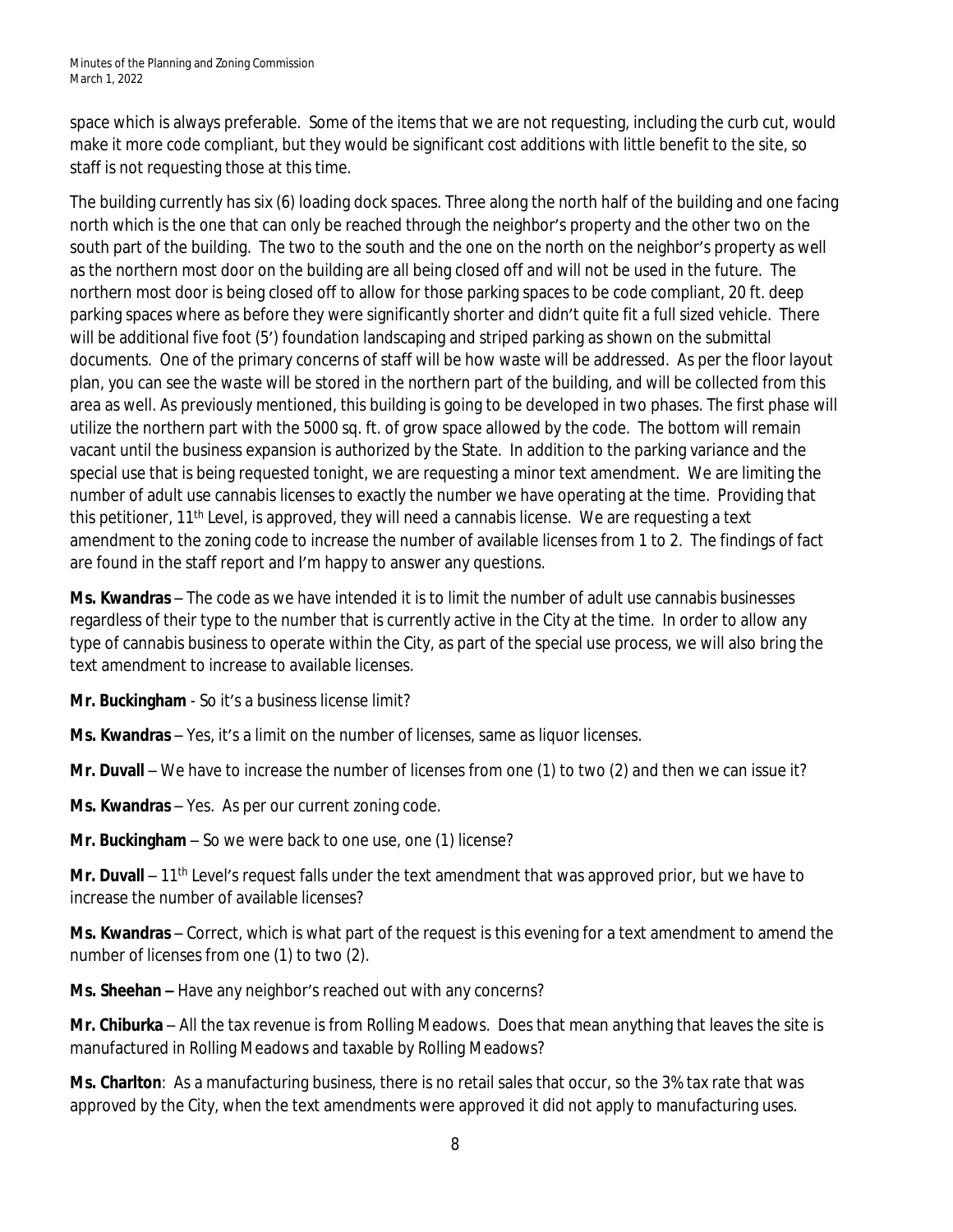## **Ms. Kwandras** - Just dispensaries

**Mr. Chiburka** – And for the one (1) use it is for cannabis use for cannabis businesses, not necessarily distribution, unlike liquor?

**Ms. Kwandras** – Yes, because these are highly regulated we wanted to have a firmer handle on the number of businesses that were allowed in town. So the text is "any adult use cannabis."

**Ms. Kwandras** - If an infuser wants to come in, they will have to go through the special use process. They would have to have the text amendment as well to increase the number of available licenses.

**Mr. Sipple** – Has there been any communication with the neighbors regarding the storm sewers?

**Ms. Charlton** – No, not yet. There is an item on next Tuesdays City Council Meeting under staff reports. Staff is providing the update to Council indicating that with their participation and getting a head nod from Council that we are going to proceed with conversations with the other two neighbor's. This is an opportunity that wasn't available to us in the past. We will get that authorization from the Council with their commitment to move forward and then we will get the commitment from the other two.

## **Open to the Public**

# **Chairman Duvall** swore in **Mr. Greg Olm**

**Greg Olm** – General Manager of Bingham and Precession Metal, 1000 & 1100 Carnagie St. I just wanted to welcome them to the neighborhood. I would like to know with the space left, will anything else be going into the building?

**Ms. Kwandras** – Adult use cannabis use in the M1 district are required to be stand alone. They not allowed by our code to share the space with any other user. It's the petitioner's intention to expand over time as the State allows them to a total growth space of 14,000 sq. ft. The proposed floor plan shows what they are going to expand to in order to use the entire building. The southern half will be vacant to begin with, but over time as the State allows them to expand, it's incremental starting at 5000 sq. ft. and goes up slowly from there for a total of 14,000 sq. ft. of grow space.

## **Motion to close public hearing:**

**Mr. Buckingham** made a motion to close the public hearing, seconded by **Mr. Chiburka**

Motion carried by unanimous vote

Motion to recommendation to approve petition

# Motion made by **Mr. Buckingham**

Chairman Duvall requested staff report

Recommendation to approve based on the submitted petition and testimony presented, I make a motion that the Rolling Meadows Planning and Zoning Commission adopt the findings for a text amendment to increase the number of available adult use cannabis licenses from one (1) to two (2), a special use and variance listed in the staff report prepared for the March 1, 2022 Planning and Zoning Commission meeting, and recommend to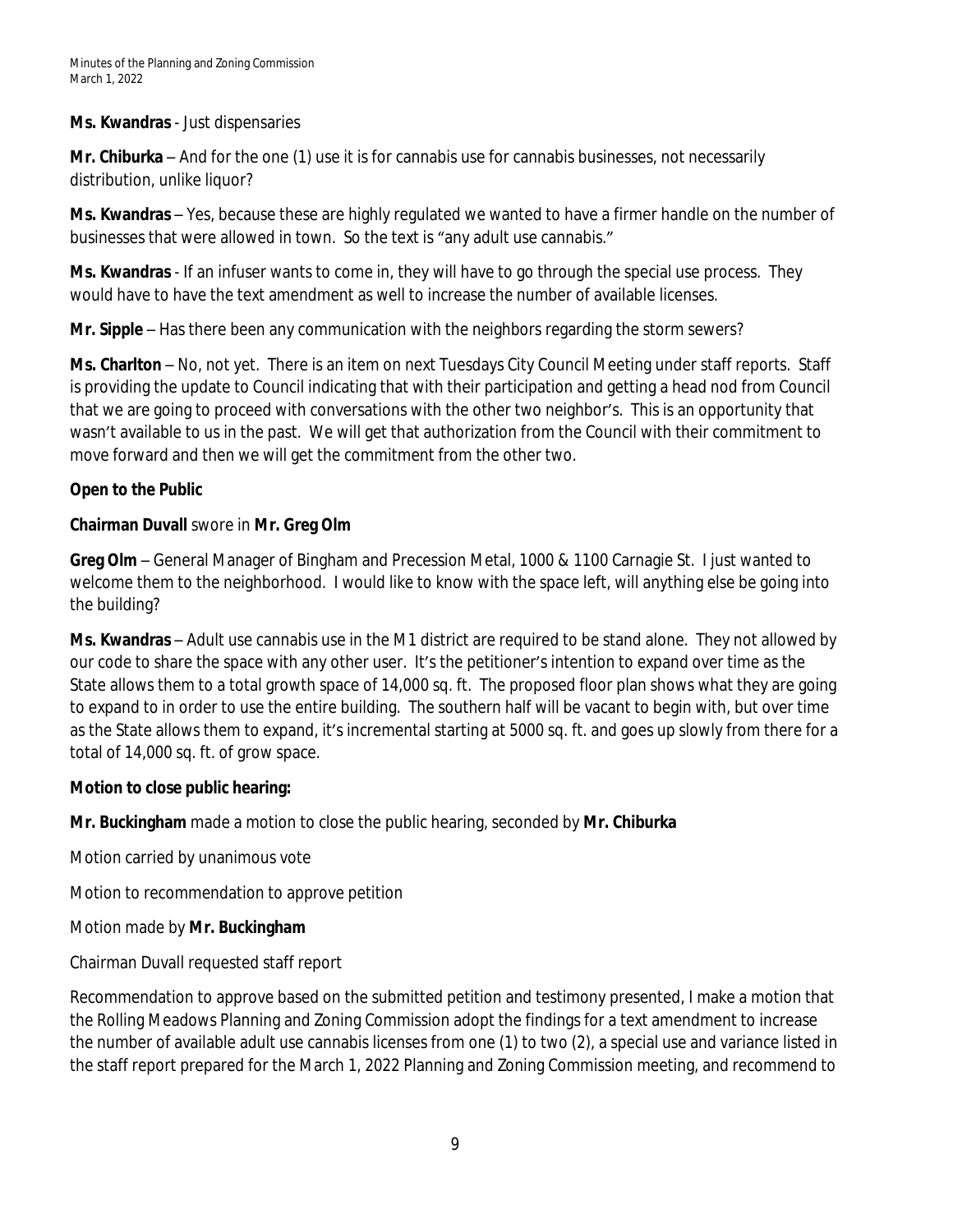City Council approval of the special use to allow an adult use craft growing facility for 11th Level, subject to the following conditions:

1. The special use shall be null and void unless building and site improvements are in substantial conformance with the representations, plans and specifications attached hereto as Exhibit 1, pursuant to proper permitting by the City.

2. Engineering plans for construction permits shall include the submittal and approval of Landscaping, Lighting and Photometric Plans.

3. Occupancy permits shall not be granted until all site work is completed and approved by the City, including drainage improvements in the southwest corner of the property to be approved by the City Engineer in substantial compliance with their plan in Exhibit 1.

4. The special use shall become null and void if the number of employees on the site at one time exceeds 20, unless Owner secures written authorization from the City that Owner has successfully satisfied off-site parking requirements in the Zoning Ordinance.

5. This approval shall be null and void if permits are not applied for within two (2) months of City Council approval, and work completed within one year.

**Mr. Sipple** seconded

Roll call:

**Mr. Chiburka**: Yes

**Ms. Sheehan**: Yes

**Mr. Sipple**: Yes

**Mr. Buckingham**: Yes

**Chairman Duvall**: Yes

Yeas  $-$  (5)

Nays  $-$  (0)

Motion carried as stated and recommendation to approve with be sent to City Council on March 22<sup>nd</sup> for a first reading.

# **NEW BUSINESS**

Public hearing and consideration of a petition for text amendment to modify and clarify various provisions of Chapter 122, the City of Rolling Meadows Zoning Code of Ordinances, including certain regulations applicable to parking calculations and parking area setbacks, sign area calculations, accessory structures, rear yard setbacks, allowed use districts for religious organizations, the approved use table, and cross references to City and Zoning Code provisions, City of Rolling Meadows, petitioner.

File is in order and proper notice was given.

**Mr. Chiburka** made a motion to enter the staff report into record, **Mr. Sipple** seconded.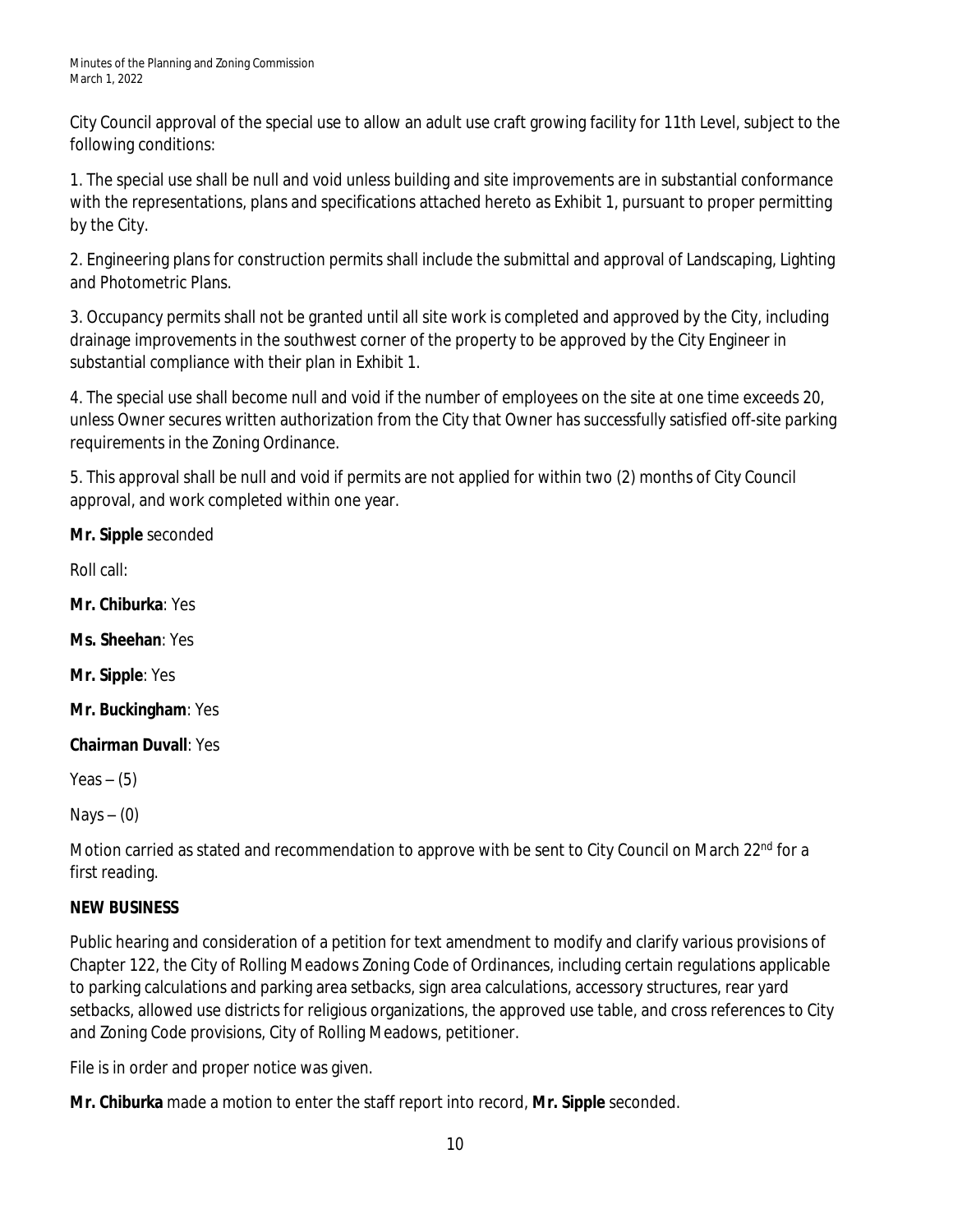## Approved by unanimous vote

## **Staff Report Highlights:**

We have been working on updating the City's zoning code to make it more user friendly, it went into general use as of January 1, 2020. Although the new code is superior in many way, over the past year of using it there are things that have been noted that need to be corrected. We are here tonight to update the zoning code to make sure we meet the intent of items of context within the zoning code.

- **1.** Parking lot set back requirements. The existing code language addresses commercial and manufacturing, but it doesn't address non-residential uses in residential areas (such as churches and schools) so that is something we want to address. We went back and included the language to be similar in nature to the commercial and manufacturing with the same kind of setbacks that you see in those areas, so it can be consistent across all non-residential use in those areas.
- **2.** Sign Updates Section 122-606 regulates signs, specifically those that require permits. The sign ordinance referenced using frontages to calculate allowable areas to the sign, but not reference how to calculate the sign using those frontages. The language that we are requesting to insert into that section of the sign code provides direction on how to calculate the allowable maximum square footage of a sign.
- **3.** Accessory Garage Sizes. The Planning and Zoning Commission previously discussed section 122-78(c) with regard to the size of accessory garages. At its July 6, 2021 meeting, staff brought forward a text amendment request to modify the maximum allowable size of detached garages in residential districts to 864 square feet for all districts. At that time, the Commission requested the issue be revisited to consider increasing detached garage size from 864 sq. ft. to 1,000 square feet maximum to allow for 3 car garages as per our discussions the last time we brought this up.
- **4.** Rear yard setback tables The tables in sections 122-201, 122-231, 122-232, 122-233, 122-271, 122- 272, and 122-273 all make reference to the rear yard setbacks of the commercial and residential zoning districts. The code as it is written states the required rear yard is 25% of the depth of the lot. Maximum of 30 feet, instead of a minimum of 30 feet. The minimum yard setback in Rolling Meadows will be 30 ft.
- **5.** Religious Uses in Manufacturing Districts, through oversight that language did not make it from the old code into the new. The language that is before you this evening is the exactly the same code language that is in the old code to be reformatted to meet the structure of the new code. It was allowed in the old code, it didn't make it into the new code so we are requesting an amendment to that text.
- **6.** Adult Use Cannabis Infuser Organizations they are permitted special uses within the context of the code. The code talks about them, but they are not in the use table. Adult Use Cannabis was new in Rolling Meadows when we brought this before you, so while we had the regulations and code in text they didn't make it into the use table. We are requesting to add the Adult Use Cannabis Infuser Organizations as special uses within the M1 & M2 district in the use table. The language is already existing we just need to add them to the use table. We are asking the Religious Organizations in the M1 & M2 districts as part of the text amendment. To insert that language into the code. Those are the text amendments that we are requesting at this time. The findings of fact are on the next couple pages of the staff report and a sample motion has been provided to you. Any questions?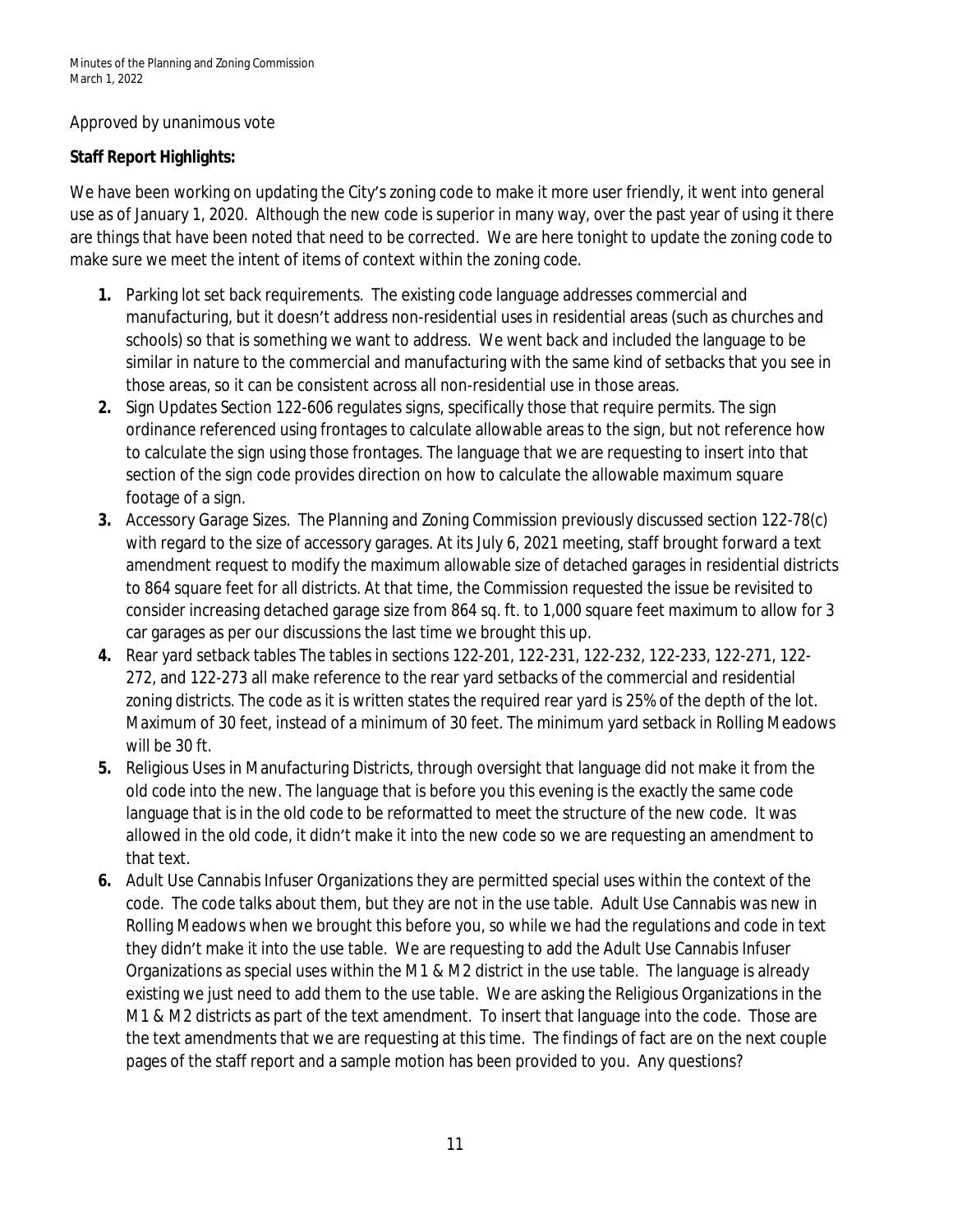## **Questions:**

**Mr. Duvall**: Regarding the garage it cannot exceed 9% of lot coverage? The 1000 ft. number is not to exceed?

**Ms. Kwandras**: Yes, 9% coverage and the 1000 ft. not to exceed. All of the other lot requirement still exist for accessory structures. We are just making a modification to the maximum allowable size.

**Mr. Duvall**: The sign size, with the linear footage. Is that also a not to exceed?

## **Ms. Kwandras**: Yes

**Mr. Duvall**: If a religious institution wanted to go into a buildings in the M1, M2 district, when does life/safety factor into it? That would not go into a zoning topic but into a building code?

**Ms. Kwandras**: Yes, if you look at the proposed code language that is existing (#5) that we are revisiting,

(5) The reuse of an existing building is allowed only after an environmental evaluation of the premises and appropriate remediation of hazards is made and subject to approval by the Public Works Director. When we crafted this language to allow IS&S to move into 1200 Hicks Rd. we had that in mind. There are also building code requirements that will not be subject to zoning approval, but when you change an occupancy that dramatically, there are things that need to be done. When they come in for permitting, FSCI as well as our building officials will be involved.

**Mr. Duvall** – So if they come into the space it has to modified to building codes and not zoning ordinances?

## **Ms. Kwandras** - Yes

## **QUESTIONS AND COMMENTS FROM THE PUBLIC:**

**Mr. Chiburka** made a motion to close the public hearings, Mr. Buckingham

Unanimously carried

**Mr. Chiburka** made a motion to approve the recommendation

# **1. Recommendation to approve**

Based on the submitted petition and testimony presented, I make a motion that the Rolling Meadows Planning and Zoning Commission recommend to City Council approval of the text amendment to modify and clarify various provisions of Chapter 122, the City of Rolling Meadows Zoning Code of Ordinances, including certain regulations applicable to parking calculations and parking area setbacks, sign area calculations, accessory structures, rear yard setbacks, allowed use districts for religious organizations, the approved use table, and cross references to City and Zoning Code provisions.

# **Mr. Sipple** seconded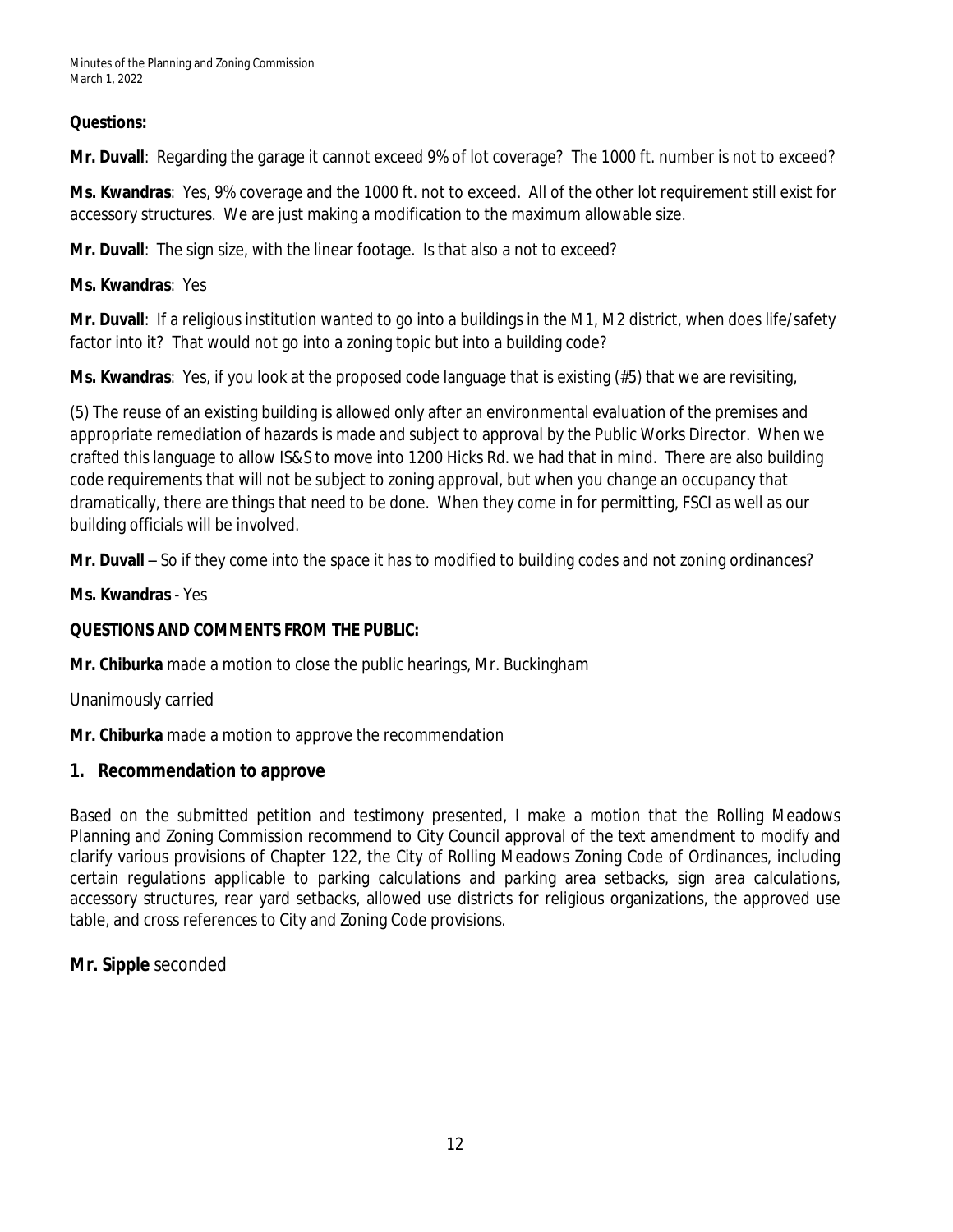Minutes of the Planning and Zoning Commission March 1, 2022

# **Roll Call**

**Mr. Duvall: Yes**

**Ms. Sheehan: Yes**

**Mr. Sipple: Yes**

**Mr. Buckingham: Yes**

**Mr. Chiburka: Yes**

**Yeas – (5)**

**Nays – (0) –**

## **Absent – (2) – L. Morrison, S. Morrison**

Approved by unanimous and approved and sent to City Council for first reading on March 22, 2022.

#### **Discussion Items:**

**Ms. Kwandras** – For the April agenda we are looking at a couple different submittals. One for a Montessori school use to be located in the Community Church of Rolling Meadows and possibly the Soccer Club on Edison. Please be here and on time for April so we can conduct the meeting. I will reach out to both L. Morrison and S. Morrison. Keep an eye on your inbox in case of a special date, so we can meet and keep moving forward. Please check your calendars and let me know if there is an issue or what days you are or are not available.

**Ms. Kwandras** - Regarding the Holidome, we are still working with them and last we have heard is they reached out to the property neighbors to the west.

**Ms. Charlton**: The purpose of the conversation with The Crossroads was to talk about mutual areas of interest, primarily the signalized, lit intersection. If IDOT comes through on their review and says they need to signalize the intersection, chances are they are going to tell them they can't signalize Tollview because it's too close to the signal to the east and west. The signal to the west provides the most opportunity because they could get a cross access agreement with them and have access to that. As a result of that, the new City Manager and several of us met with The Crossroads ownership to find out whether they would be willing to sit down and have that conversation. They said they would and we talked about potential redevelopment and out lots and other things they had ideas about. We put them in touch and they did have a conversation. Before they get too much further in that conversation they want to have an understanding of how their project is going to be received. They are at the point where they are going to have to spend money to hire somebody to design it and the traffic study, etc. The City Manager, I and others that were in that meeting left with them was to open up the opportunity to the reapplication meeting with P&ZC, yet we treat it like a hearing where we send out notices to people 250 ft. as well. Doing the meeting without sending out the notices, does not give us the benefit of the public comments. We are trying to work through those scheduling types of concerns with them. It will be a first for us all, but I think it could become a good public transparency participation process that we can build into our future approvals.